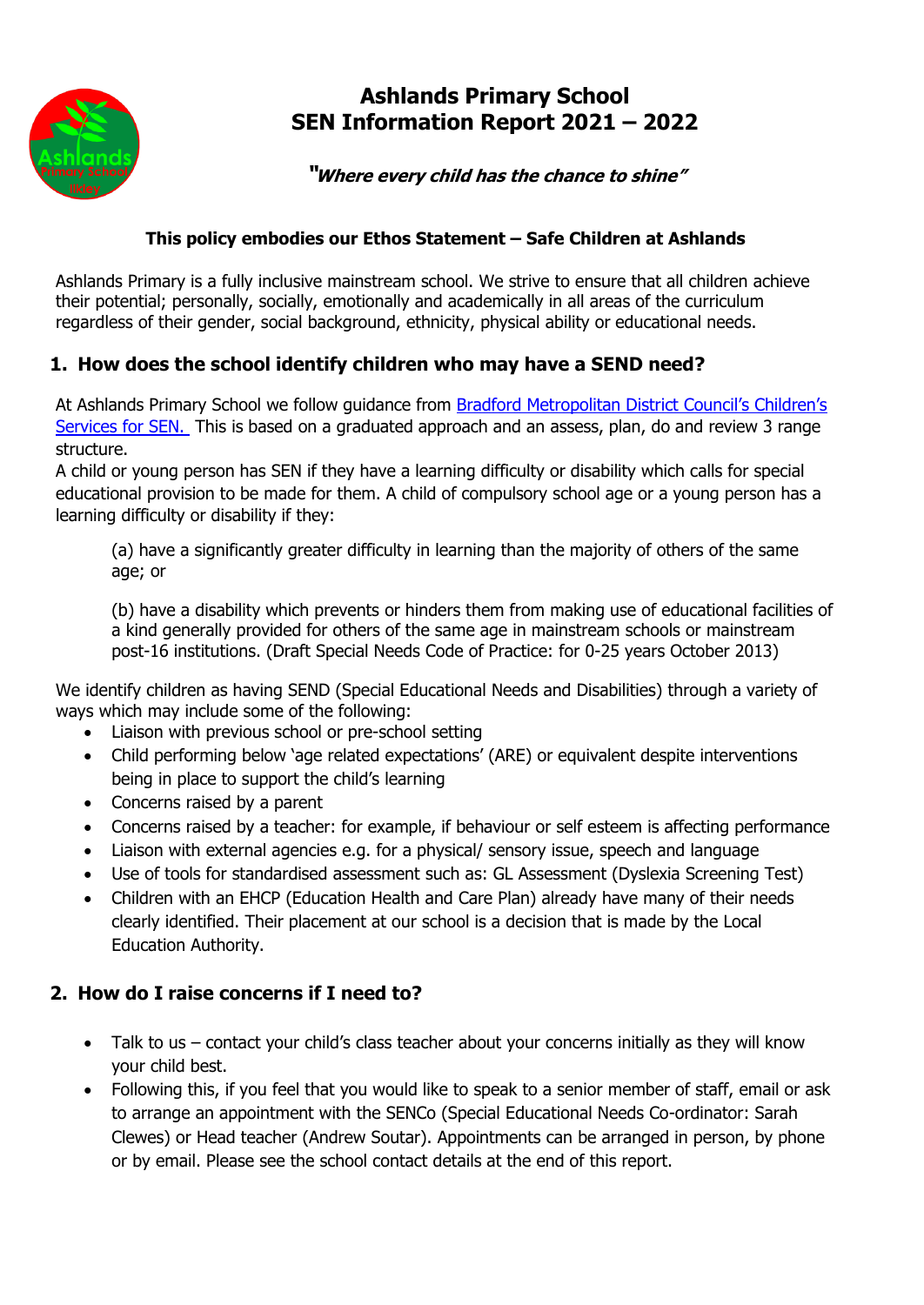## **3. How will the school support my child?**

### **3a. Who will oversee, plan and work with my child and how often?**

- The class teacher will oversee, plan and work with each child with SEND in their class to ensure that appropriate progress is made in every area.
- Our SENCo and Assessment Co-ordinator oversee the progress of any child identified as having SEND.
- All teachers follow quality first teaching (QFT) principles of making suitable adjustments to classroom practise to support children's additional needs.
- There may be an LSA (Learning Support Assistant) or HLTA (Higher Level Teaching Assistant) working with your child as part of a group or individually.
- Your child may be involved in one of our intervention programmes which are then implemented and monitored to ensure children make progress.
- If a child still does not make progress, the SENCo may consult with outside agencies, with parent's permission.
- At this stage, an Individual Education Plan (IEP) will be written by the class teacher and shared with parents.

### **3b Who will explain this to me?**

- The class teacher will meet with you formally on at least a termly basis (this could be part of parent's evenings or separately), in order to discuss your child's progress and the support that they are receiving.
- Class teachers are always happy to discuss your child's needs if you have questions or concerns between more formal meetings. Please speak to them directly to arrange this or contact them via the school office.
- An appointment can be made with the SENCo to discuss support in more detail if required.
- If your child has an IEP (Individual Education Plans) it will be shared with you and your child (age appropriate).

# **4 What support will there be for my child's overall wellbeing?**

#### **4a What is the pastoral, medical and social support available in the school?**

- We are an inclusive school that holds a child's emotional development as a priority
- The class teacher has overall responsibility for the pastoral, medical and social care of every child in their class.
- Any additional staff working with vulnerable children requiring support during the school day, will work under the direction of the class teacher initially. The SENCo will provide guidance and materials needed.
- Before Covid 19 lockdown, we had an ABC Club which ran after school and aimed to develop children's self esteem, resilience and love of learning. This will be reinstated as soon as possible.
- Ashlands has appointed a Mental Health Champion who is currently taking part in authority led training.
- Our school uniform is gender neutral and we have 3 gender neutral toilets.

## **4b How does the school manage the administration of medicines?**

• The school has a policy regarding the administration and managing of medicines, which is available on the policy page of the school website. Parents can request a 'hard copy' of this policy from the school office.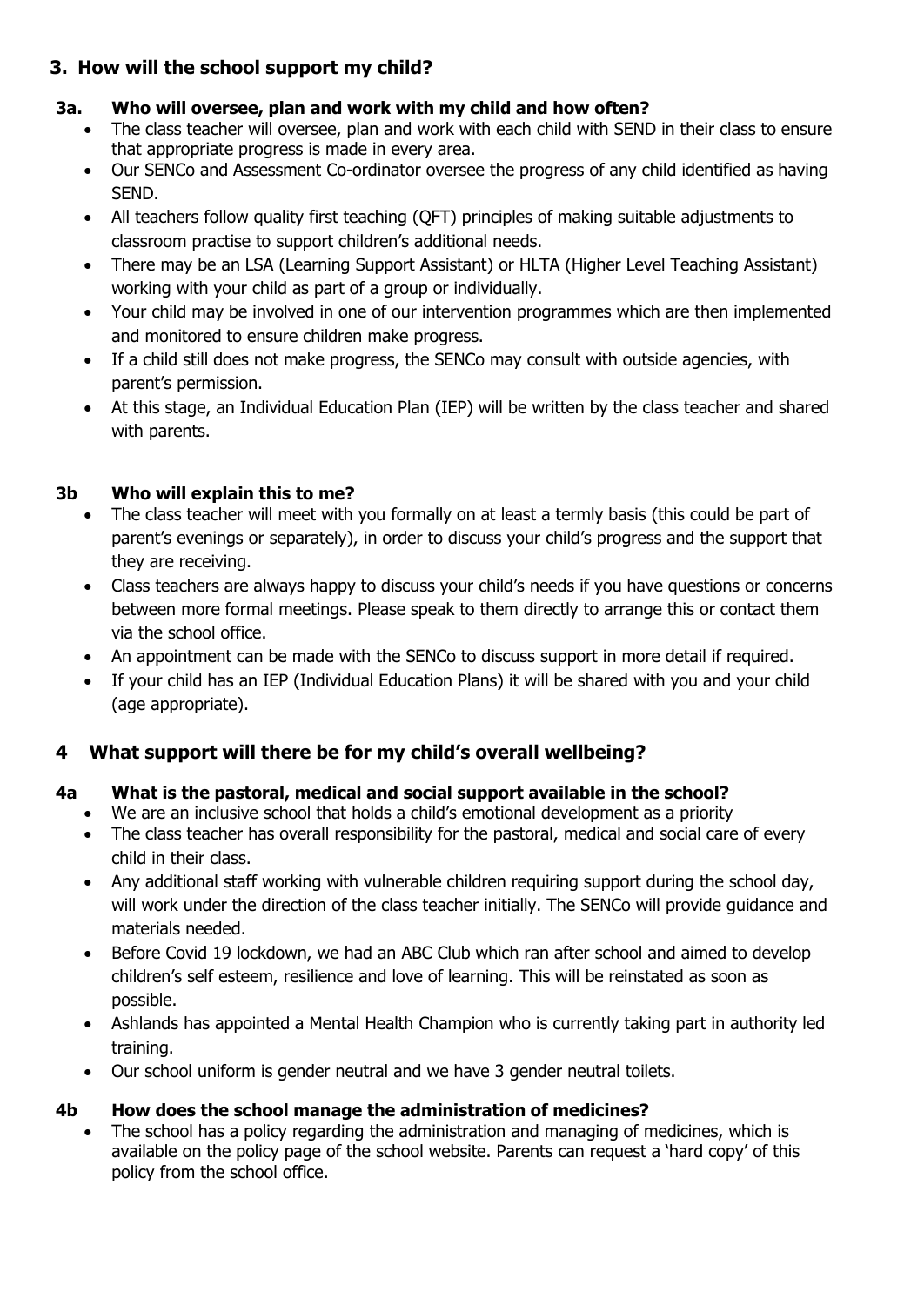- Parents need to contact the school office if prescribed medication is recommended by healthcare professionals and needs to be taken during the school day. Any medication must be given to the school in the packaging that it was dispensed in by the pharmacy, with the child's name and administration information clearly shown. A form must also be completed by the parent and medicines handed into and collected from the school office.
- On a day-to-day basis, the administrative staff generally oversee the administration of any medicines. Another member of staff will always witness any administration.
- As a staff, we have regular training and updates on conditions and medication affecting individual children, so that all staff are able to manage medical situations.
- Many staff hold first aid qualifications, which are updated regularly.

# **4c What support is there for behaviour, avoiding exclusion and increasing attendance?**

- Attendance at Ashlands is good or better.
- The school has an attendance policy. Attendance of every child is monitored on a daily basis by the school. Lateness and absence are recorded and reported to the Head teacher who will contact the parent if this becomes a concern. The Education Welfare Officer or Children's Services may be contacted in persistent cases.
- Children will 100% attendance receive a certificate in a whole school assembly at the end of the year.
- At Ashlands we have worked collaboratively to develop a new has Positive Behaviour policy (available on the school website).
- If a child has significant behaviour difficulties, the SENCo is involved. An Individual Behaviour Management Plan (IBMP) may be written to identify the specific issues, put relevant support in place and set targets with a view to identifying and addressing the underlying reasons behind the behaviour.
- The school may seek the advice or involvement of Bradford Education Authority's Social, Emotional and Mental Health support team.
- The school works closely with Early Support services. This may be requested by or for families who need support outside school and is a good way to involve and coordinate professionals working with the family.
- The school are also able to support families in making contact with other agencies who can provide appropriate support.

# **4d How will my child be able to contribute their views?**

- Depending on their age, children who have IEPs or IBMPs may discuss their progress and targets when these are reviewed.
- If your child has an EHCP, their views will be sought before any review meetings.
- Children are routinely asked to reflect on their learning and share how they feel they are progressing during the course of their daily learning journey.
- All children are provided with the opportunity to be voted to be a Class Rep and are encouraged to be involved in other whole school responsibilities such as the Eco Group, School Dinner Reps.

# **5. How accessible is the school environment?**

- Our school is a single level primary school with no steps anywhere in the school.
- Our Accessibility policy is available on the school website.
- All areas of the school are accessible by wheelchair. Ramps are provided near stepped areas and two disabled parking bays are available in the car park.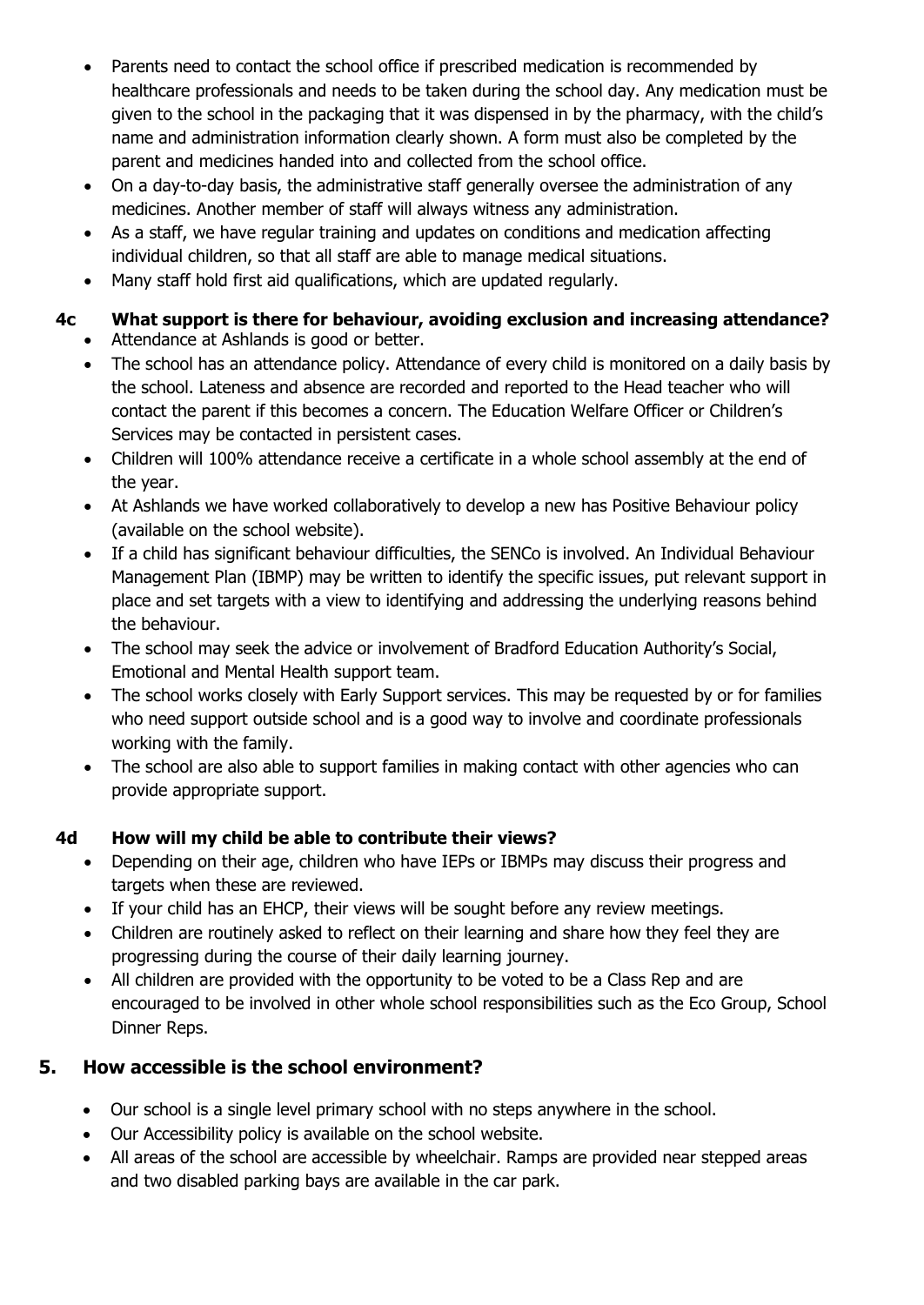- Accessible toilet facilities are available by the main reception, near the Year 6 entrance and at the lower end of the school on the KS1 corridor.
- If you have specific access queries or concerns please speak with us.

## **6. How will the curriculum be differentiated to match my child's needs?**

- The long term curriculum plans are available to parents on the school website.
- When appropriate, activities within class are planned and differentiated at an appropriate level, so that all children are able to access learning according to their specific needs.
- The class teacher, alongside the SENCo will discuss a child's needs and what support will be appropriate.
- All children have access to the appropriate resources needed in order to help them to make progress e.g. phonic mats, coloured overlays, Numicon.
- The SENCo reports to the Head teacher and Governors regularly to inform them about the progress of children with SEND and how resources are being used. Information provided will never name individual children in order to maintain confidentiality at all times.
- The governor responsible for SEND also meets regularly with the SENCo. They report on their visit to the governors to keep them all informed with school or LA (Local Authority) information.
- The governors agree priorities for spending within the budget, including the Pupil Premium, with the overall aim that all children receive the support that they need in order to make progress. This will include resourcing appropriate equipment and facilities.

### **How will we know if this has had an impact?**

- Please see section 8.
- By ensuring that the child is making progress academically against national/ age expected levels (or equivalents) and that the gap is narrowing between them and their peers.
- By reviewing children's targets in IEPs and ensuring that they are being met.
- Through verbal feedback from the child, the parent and teacher to build a wider picture.
- Through children moving off the SEN Register when they have made sufficient progress this will always be discussed with parents before it takes place.

## **7. How will I know how my child is doing and how will you help me to support my child's learning?**

## **What opportunities will there be for me to discuss my child's progress?**

- You will receive a termly update outlining your child's current progress in school. Parent's Evenings are in Autumn and Spring terms and you will receive a detailed written report at the end of the summer term. Additional times are available to discuss this if needed.
- You are welcome to make an appointment to meet with either the class teacher or SENCo at any time throughout the year and discuss how your child is getting on. We can offer advice and practical ways that you can help to support your child at home
- Your child may have an Individual Education Plan that will have individual/group targets. This is discussed with you on a termly basis and parents are provided with a copy. The conversation will also provide suggestions as to how you can support your child's learning at home. All parents are offered a termly opportunity to participate in a learning conversation.
- When the child's IEP is reviewed, comments are made against each target to show what progress the child has made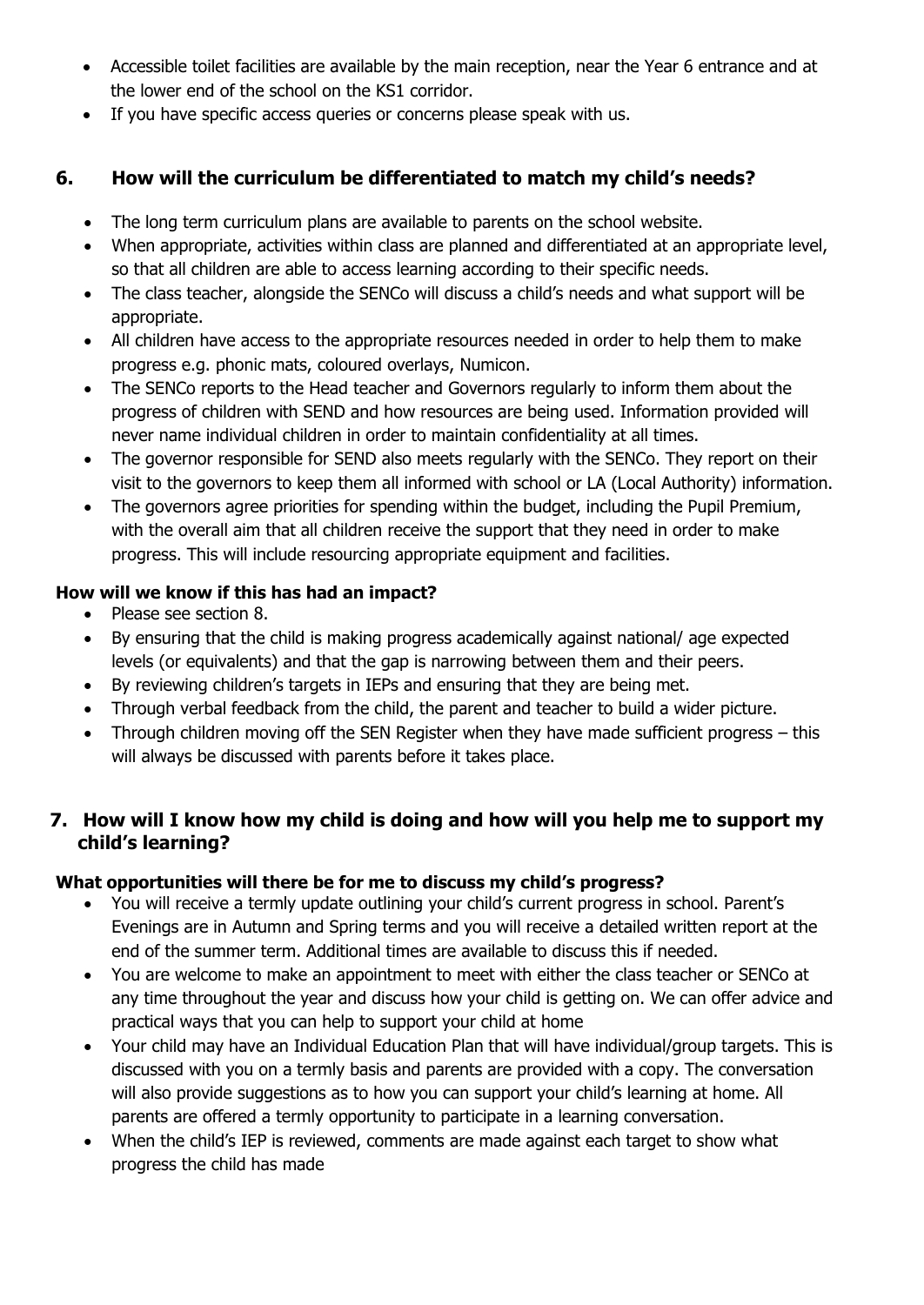- If your child has complex SEND they may have an Educational Health and Care Plan, EHCP. In such instances a formal meeting will take place to discuss your child's progress and a report will be written at least annually.
- Before Covid 19 lockdown, classes had a 'Share and Celebrate' session each term where parents were invited to come into the classroom and look at their child's work with them. This will be reinstated as soon as possible.
- We also hope to be able to invite parents back into school for Celebration Assemblies each term where children take turns to show off some of their work.
- The school has two open mornings, usually in November.
- Children's books are sent home at the end of each school year.

## **8. How does the school know how well my child is doing?**

- As a school we track and analyse the children's' progress in learning against age related expectations on a termly basis.
- The class teacher continually assesses each child and notes areas where they are improving and where further support is needed. As a school, we track children's' progress from entry at Reception through to Year 6, using the Arbor system.
- Pupil Progress Meetings are held each term between each class teacher and the Assessment Coordinator. In these meetings, a discussion takes place concerning children who are not making expected progress and what possible actions could be taken.
- Ashlands also has a teacher with special responsibility for children for whom we receive pupil premium money.
- Where specific needs are apparent, the school has a range of interventions which can be used to develop a child's strengths and work on any difficulties.
- The Head teacher and SENCo report regularly to the Governing Body. We have a governor who is responsible for SEND, who meets regularly with the SENCo. They also report back to the Governing Body.

## **9. How will my child be included in activities outside the classroom, including school trips?**

- All children are included in all parts of the school curriculum and we aim for all children to be included on school trips. We will provide the necessary support to ensure that this is successful and may discuss this in advance with parents.
- A risk assessment is carried out prior to any off site activity to ensure everyone's health & safety will not be compromised. In the very unlikely event that it is considered unsafe for a child to take part in an activity, then alternative activities that will cover the same curriculum areas will be provided within the school environment, wherever possible.
- Ashlands provides wrap around care, at the beginning and end of the school day, via our Saplings Club. Please contact the school office for details on booking a place and payments for this.
- We provide a variety of clubs during lunchtimes and after school. We aim for these to be as inclusive as possible and may provide additional staff or sessions in order to achieve this.
- Some children find the lunchtime period challenging. Depending upon their needs, it might not be appropriate for them to eat in the dining hall with a large number of children or spend long periods of time outside. Each child's needs will be considered on an individual basis. Some children require 1:1 support at these times.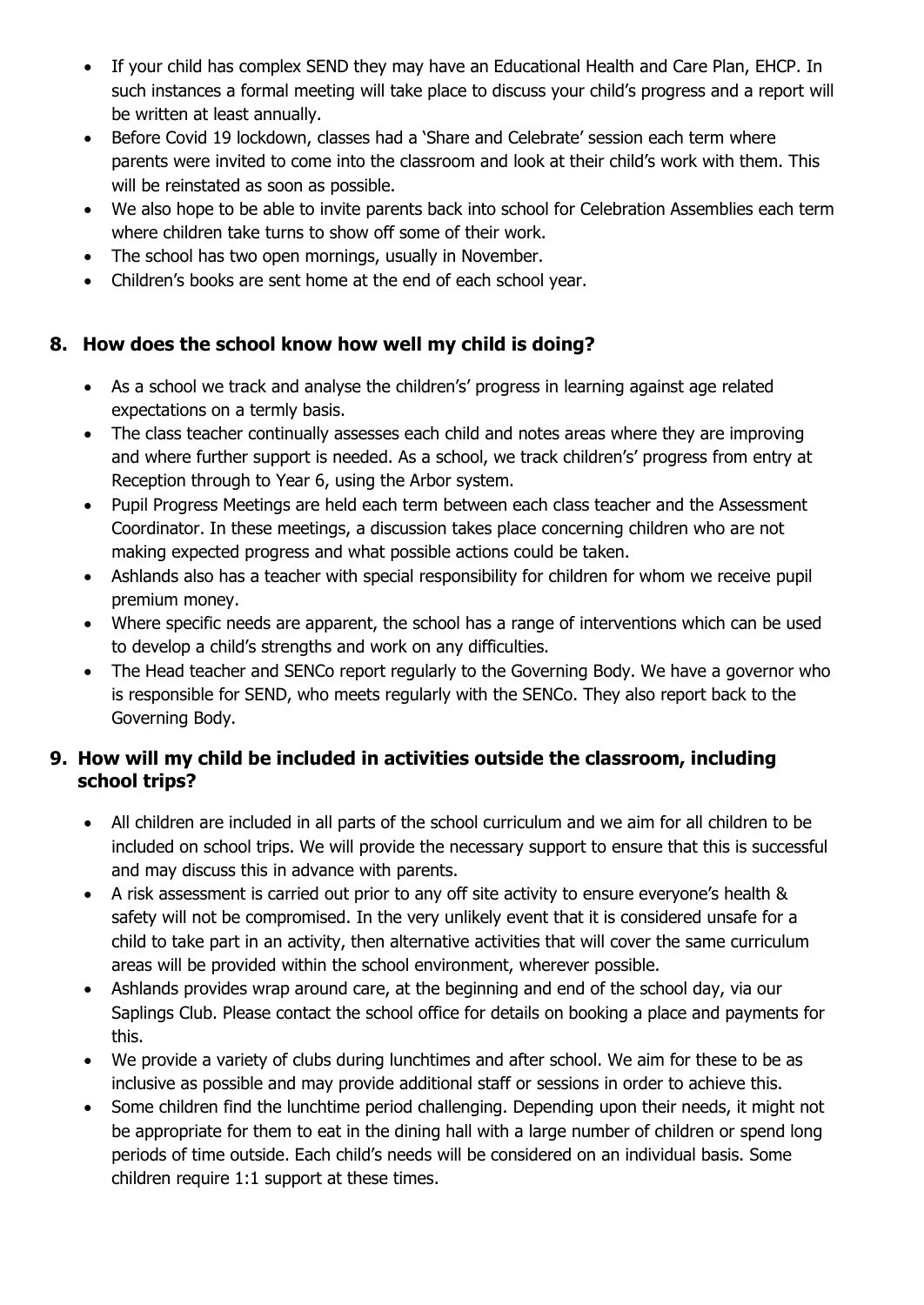#### **10. How will the school prepare and support my child when joining the school or transferring to a new school?**

- We encourage all new children to visit the school at least once prior to starting.
- We can create 'social stories' with/for the children if transition is likely to prove challenging.
- For children starting in Reception, the Head teacher holds a meeting for parents in addition to planning a series of visits for children throughout the second half of the Summer Term, in order to help children, parents and staff get to know each other.
- We invite all the preschool providers to bring the children on extra play sessions during the summer term.
- Reception class teachers visit all the settings where children have pre-school experience and work closely with the staff there to support children who may need extra transition support. We may contact parents if additional needs have been identified and arrange for a meeting with school staff to help support the child's transition.
- If your child has complex needs, then an EHCP review will be used as a transition planning meeting to which we will invite staff from both schools.
- Transition between year groups and key stages within the school will be dealt with as part of our annual programme of transition and handover to the next class teacher.
- At any point where a child with SEND is preparing to leave our school, we would seek to arrange additional visits for the child in question to support smooth transition. Ilkley Grammar School is the school where a majority of our pupils move on to. We have a close link and staff visit us several times in the summer term to meet the children prior to their official transition sessions. We also run an Ambassador programme where the more vulnerable pupils are chosen to be ambassadors who attend on additional days and feedback to the rest of their class.

## **11. What specialist services and expertise are available at or accessed by the school?**

- Within the school we have a culture of sharing good practise and expertise; this enables us to ensure our staff have as much knowledge as possible within the field of supporting children with SEND
- The environment is designed to support children with individual needs e.g. visual timetables, individual workstations, writing slopes, coloured overlays, etc as required.
- As a school we work closely with any external agencies that we feel are relevant to supporting individual children's' needs within our school including: Health services including: GPs, school nurse, CAMHS (Child and Adolescent Mental Health Service), clinical psychologist, paediatricians, speech and language therapists, occupational and physiotherapists; Children's Services including: Early Help locality teams, social workers; educational psychologists and specialist advisory teachers.

# **12. What training have the staff supporting children with SEND had?**

- We have a variety of skills among our staff body, in order to enable us to support children in the best possible way.
- The school operates a weekly internal training programme for support staff, facilitated by the Deputy Head.
- The specific training held by support staff includes: Autism, Dyslexia, Wave 3 interventions, Multisensory teaching, 20/20 reading, Makaton, ELKLAN, Lego Therapy and precision reading, First Class at Number, TEAM TEACH.